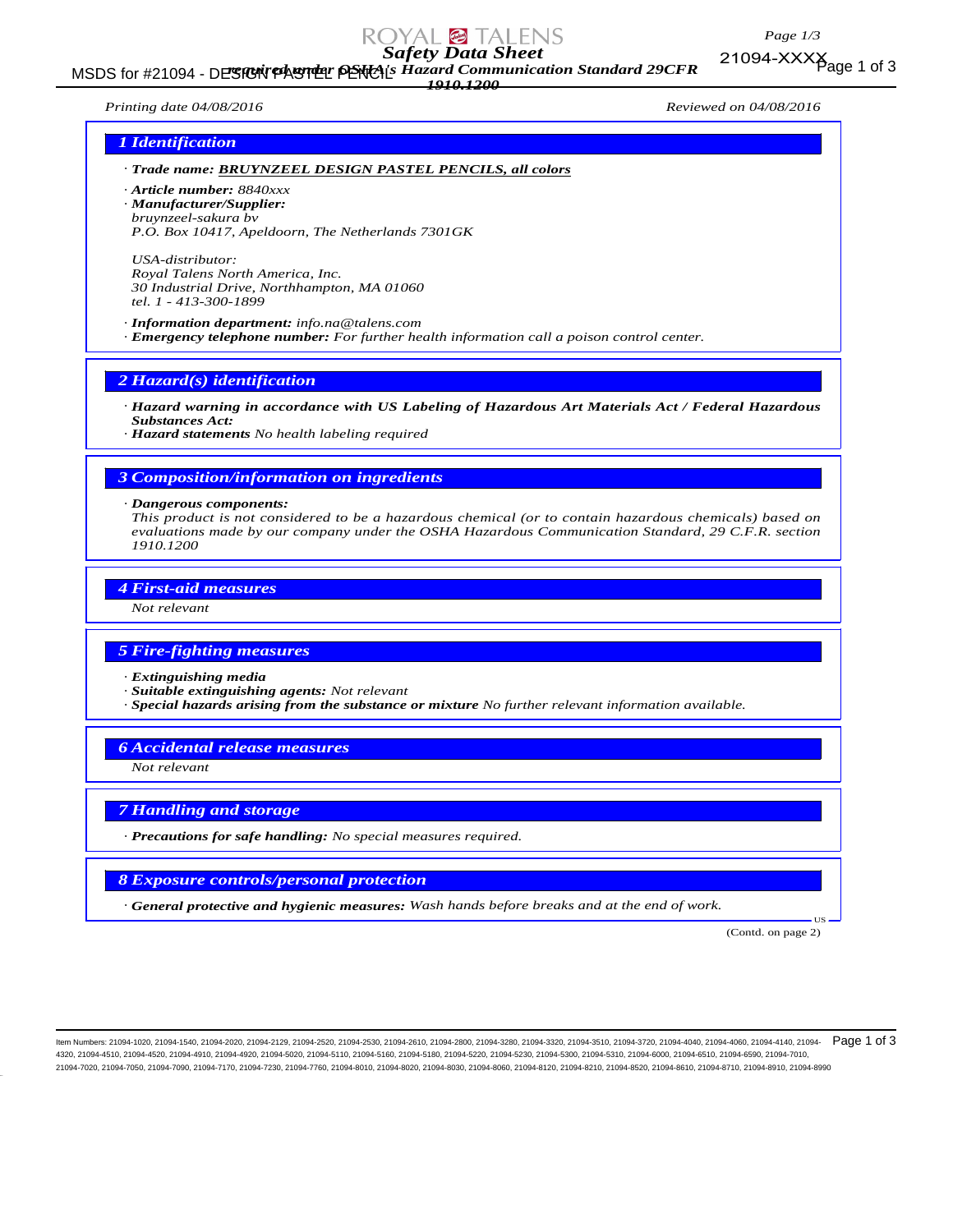## *Safety Data Sheet*

#### MSDS for #21094 - DESIGN PASTEL PENCIL's *Hazard Communication Standard 29CFR*<br>MSDS for #21094 - DESIGN PASTEL PENCIL'S Hazard Communication Standard 29CFR *1910.1200*

*Printing date 04/08/2016 Reviewed on 04/08/2016*

(Contd. of page 1)

| <b>9 Physical and chemical properties</b>           |                                    |  |
|-----------------------------------------------------|------------------------------------|--|
| $\cdot$ Appearance:                                 |                                    |  |
| Form:                                               | Solid                              |  |
| Color:                                              | According to product specification |  |
| $\cdot$ Odor:                                       | Nearly odorless                    |  |
| $\cdot$ pH-value:                                   | Not applicable.                    |  |
| $\cdot$ Change in condition                         |                                    |  |
| <b>Melting point/Melting range:</b> Not determined. |                                    |  |
| <b>Boiling point/Boiling range:</b> Not determined. |                                    |  |
| $\cdot$ Flash point:                                | Not applicable.                    |  |
| · Flammability (solid, gaseous): Not determined.    |                                    |  |
| · Explosion limits:                                 |                                    |  |
| Lower:                                              | Not determined.                    |  |
| <b>Upper:</b>                                       | Not determined.                    |  |
| $\cdot$ Density:                                    | Not determined.                    |  |
| · Solubility in / Miscibility with                  |                                    |  |
| Water:                                              | Insoluble.                         |  |
| · Viscosity:                                        |                                    |  |
| Dynamic:                                            | Not applicable.                    |  |
| Kinematic:                                          | Not applicable.                    |  |
| Solids content:                                     | 100.0%                             |  |

#### *10 Stability and reactivity*

*· Thermal decomposition / conditions to be avoided: No decomposition if used according to specifications.*

*· Possibility of hazardous reactions No dangerous reactions known.*

*· Conditions to avoid No further relevant information available.*

*· Incompatible materials: No further relevant information available.*

#### *11 Toxicological information*

*· Carcinogenic categories:*

*· IARC (International Agency for Research on Cancer)*

*None of the ingredients is listed.*

*· NTP (National Toxicology Program)*

*None of the ingredients is listed.*

*· OSHA-Ca (Occupational Safety & Health Administration)*

*None of the ingredients is listed.*

#### *12 Ecological information*

*· General notes: Not known to be hazardous to water.*

#### *13 Disposal considerations*

*Not relevant*

(Contd. on page 3)

US

Item Numbers: 21094-1020, 21094-1540, 21094-2020, 21094-2129, 21094-2520, 21094-2530, 21094-2610, 21094-2800, 21094-3280, 21094-3320, 21094-3510, 21094-3720, 21094-4040, 21094-4060, 21094-4140, 21094- Page 2 of 34320, 21094-4510, 21094-4520, 21094-4910, 21094-4920, 21094-5020, 21094-5110, 21094-5160, 21094-5180, 21094-5220, 21094-5230, 21094-5300, 21094-5310, 21094-6000, 21094-6510, 21094-6590, 21094-7010, 21094-7020, 21094-7050, 21094-7090, 21094-7170, 21094-7230, 21094-7760, 21094-8010, 21094-8020, 21094-8030, 21094-8060, 21094-8120, 21094-8210, 21094-8520, 21094-8610, 21094-8710, 21094-8910, 21094-8990